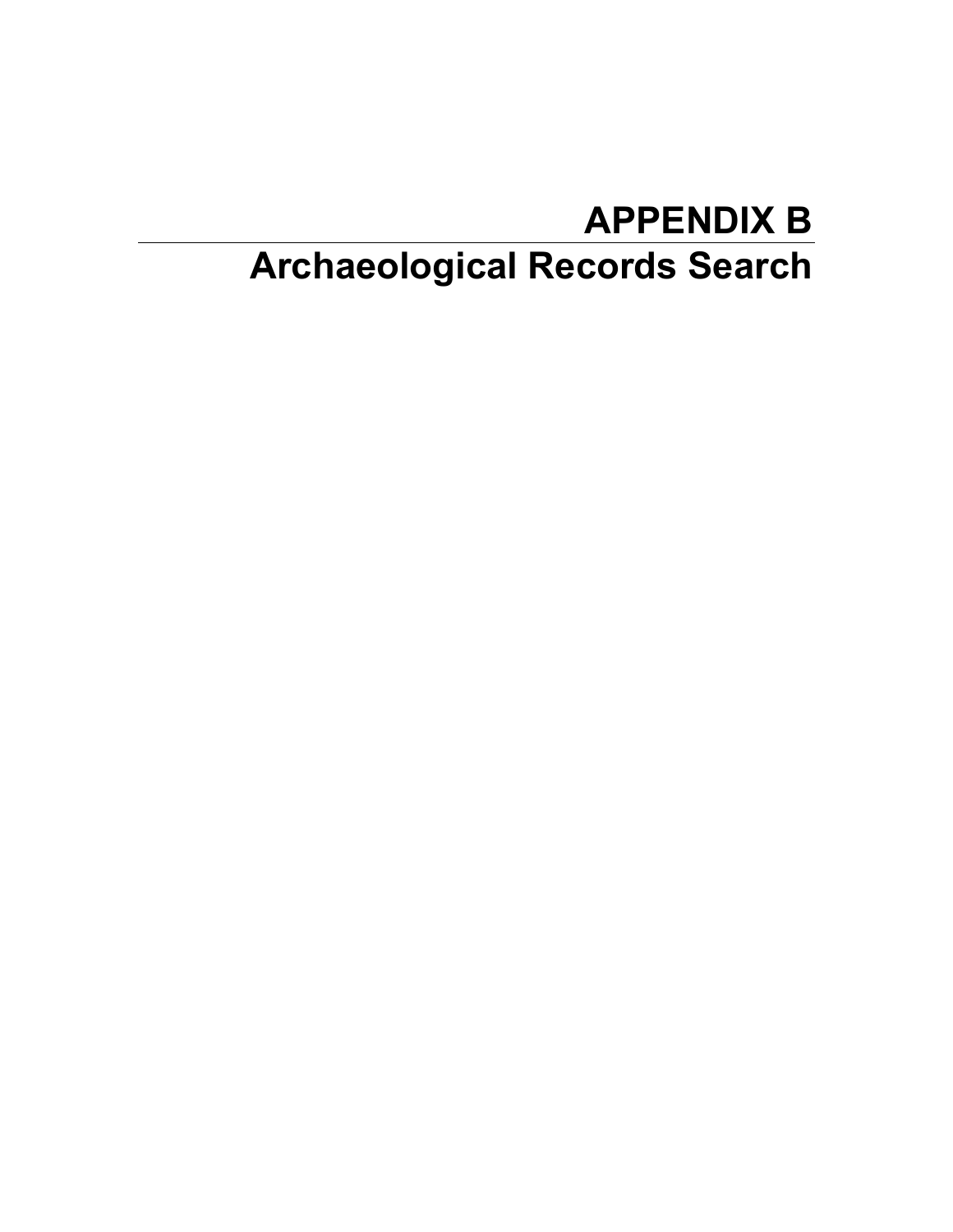### **South Central Coastal Information Center**

California State University, Fullerton Department of Anthropology MH-426 800 North State College Boulevard Fullerton, CA 92834-6846 657.278.5395

## California Historical Resources Information System

Los Angeles, Orange, Ventura and San Bernardino Counties sccic@fullerton.edu

 $\_$  ,  $\_$  ,  $\_$  ,  $\_$  ,  $\_$  ,  $\_$  ,  $\_$  ,  $\_$  ,  $\_$  ,  $\_$  ,  $\_$  ,  $\_$  ,  $\_$  ,  $\_$  ,  $\_$  ,  $\_$  ,  $\_$  ,  $\_$  ,  $\_$  ,  $\_$  ,  $\_$  ,  $\_$  ,  $\_$  ,  $\_$  ,  $\_$  ,  $\_$  ,  $\_$  ,  $\_$  ,  $\_$  ,  $\_$  ,  $\_$  ,  $\_$  ,  $\_$  ,  $\_$  ,  $\_$  ,  $\_$  ,  $\_$  ,

11/14/2020 SCCIC File #: 21714.7941

Jennifer Kelley Parker Environmental Consultants 23822 Valencia Boulevard, Suite 301 Valencia, CA 91355

Re: Record Search Results for the Panorama City Mall Specific Plan Environmental Impact Report

The South Central Coastal Information Center received your records search request for the project area referenced above, located on the Van Nuys, CA USGS 7.5' quadrangle. The following summary reflects the results of the records search for the project area and a ½-mile radius. The search includes a review of all recorded archaeological and built-environment resources as well as a review of cultural resource reports on file. In addition, the California Points of Historical Interest (SPHI), the California Historical Landmarks (SHL), the California Register of Historical Resources (CAL REG), the National Register of Historic Places (NRHP), the California State Built Environment Resources Directory (BERD), and the City of Los Angeles Historic-Cultural Monuments (LAHCM) listings were reviewed for the above referenced project site and a ¼-mile radius. Due to the sensitive nature of cultural resources, archaeological site locations are not released.

#### **RECORDS SEARCH RESULTS SUMMARY**

| <b>Archaeological Resources*</b>            | Within project area: 0                 |
|---------------------------------------------|----------------------------------------|
| (*see Recommendations section)              | Within project radius: 0               |
| <b>Built-Environment Resources</b>          | Within project area: 0                 |
|                                             | Within project radius: 2               |
| <b>Reports and Studies</b>                  | Within project area: 1                 |
|                                             | Within project radius: 5               |
| <b>OHP Built Environment Resources</b>      | Within project area: 0                 |
| Directory (BERD) 2019                       | Within 1/ <sub>2</sub> -mile radius: 1 |
| <b>California Points of Historical</b>      | Within project area: 0                 |
| Interest (SPHI) 2019                        | Within 1/ <sub>2</sub> -mile radius: 0 |
| <b>California Historical Landmarks</b>      | Within project area: 0                 |
| (SHL) 2019                                  | Within 1/ <sub>2</sub> -mile radius: 0 |
| <b>California Register of Historical</b>    | Within project area: 0                 |
| <b>Resources (CAL REG) 2019</b>             | Within 1/ <sub>2</sub> -mile radius: 1 |
| <b>National Register of Historic Places</b> | Within project area: 0                 |
| (NRHP) 2019                                 | Within 1/ <sub>2</sub> -mile radius: 0 |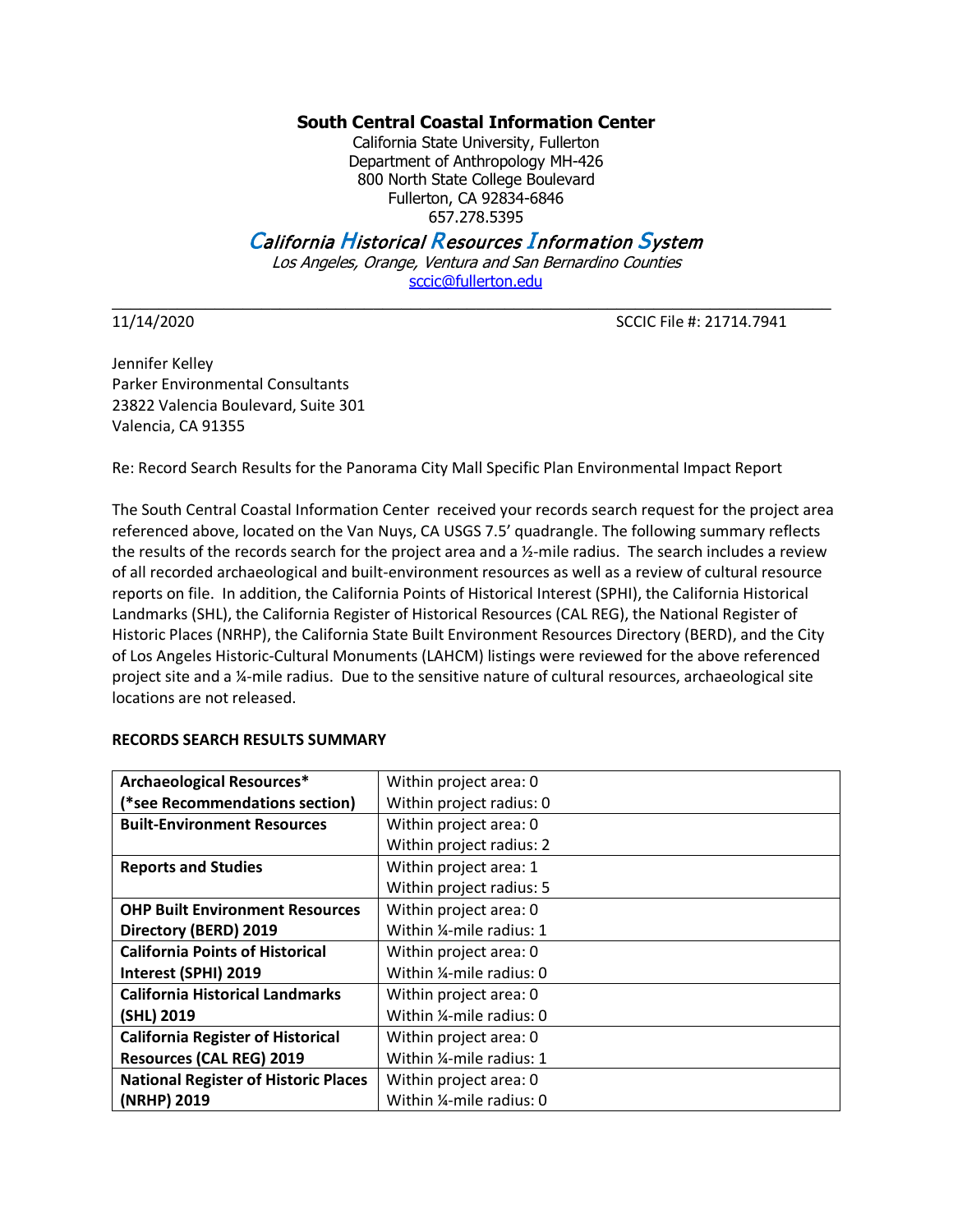| <b>City of Los Angeles Historic-</b> | Within project area: 0    |
|--------------------------------------|---------------------------|
| <b>Cultural Monuments (LAHCM)</b>    | Within 1/4-mile radius: 0 |

**HISTORIC MAP REVIEW –** Santa Monica, CA (1902, 1921) 15' USGS historic maps indicate that in 1902 there was no visible development within the project area. There was no other visible development within the project search radius which was located within the historic place name of San Fernando Valley. In 1921, there was still no visible development with the project area. The Pacific Electric rail line ran adjacent (north and east) to the project area. There were several buildings and private or secondary roads with the project search radius located within the historic place name of San Fernando Valley.

#### **RECOMMENDATIONS**

\*When we report that no archaeological resources are recorded in your project area or within a specified radius around the project area; that does not necessarily mean that nothing is there. It may simply mean that the area has not been studied and/or that no information regarding the archaeological sensitivity of the property has been filed at this office. The reported records search result does not preclude the possibility that surface or buried artifacts might be found during a survey of the property or ground-disturbing activities.

The archaeological sensitivity of the project location is unknown because there are no previous archaeological studies for the subject property. Additionally, the natural ground-surface appears to be obscured by urban development; consequently, surface artifacts would not be visible during a survey. While there are currently no recorded archaeological sites within the project area, buried resources could potentially be unearthed during project activities. Therefore, customary caution and a halt-work condition should be in place for all ground-disturbing activities. In the event that any evidence of cultural resources is discovered, all work within the vicinity of the find should stop until a qualified archaeological consultant can assess the find and make recommendations. Excavation of potential cultural resources should not be attempted by project personnel. It is also recommended that the Native American Heritage Commission be consulted to identify if any additional traditional cultural properties or other sacred sites are known to be in the area. The NAHC may also refer you to local tribes with particular knowledge of potential sensitivity. The NAHC and local tribes may offer additional recommendations to what is provided here and may request an archaeological monitor. Finally, if the built-environment resources on the property are 45 years or older, a qualified architectural historian should be retained to study the property and make recommendations regarding those structures prior to the approval of project plans.

For your convenience, you may find a professional consultant\*\*at www.chrisinfo.org. Any resulting reports by the qualified consultant should be submitted to the South Central Coastal Information Center as soon as possible.

\*\*The SCCIC does not endorse any particular consultant and makes no claims about the qualifications of any person listed. Each consultant on this list self-reports that they meet current professional standards.

If you have any questions regarding the results presented herein, please contact the office at 657.278.5395 Monday through Thursday 9:00 am to 3:30 pm. Should you require any additional information for the above referenced project, reference the SCCIC number listed above when making inquiries. Requests made after initial invoicing will result in the preparation of a separate invoice.